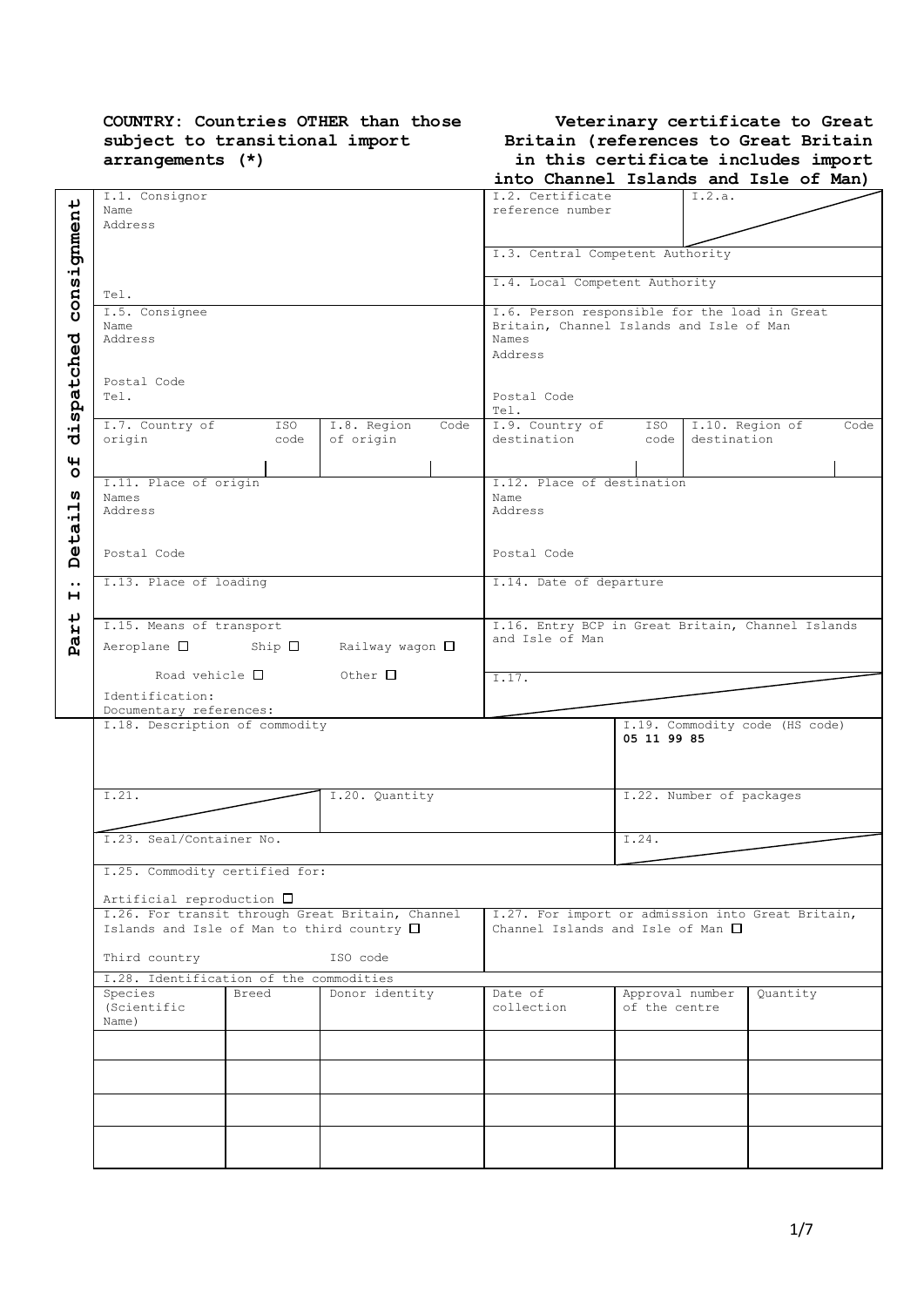#### **COUNTRY: Countries other than those subject to transitional import arrangements (\*)**

|                       | II. Health information |     |                                                                                                                            | II.a. Certificate                 | II.b. |
|-----------------------|------------------------|-----|----------------------------------------------------------------------------------------------------------------------------|-----------------------------------|-------|
| ertification          |                        |     |                                                                                                                            | reference no                      |       |
|                       |                        |     |                                                                                                                            |                                   |       |
|                       |                        |     |                                                                                                                            |                                   |       |
|                       |                        |     | I, the undersigned, official veterinarian, hereby certify that:                                                            |                                   |       |
|                       |                        |     |                                                                                                                            |                                   |       |
|                       |                        |     |                                                                                                                            |                                   |       |
|                       |                        |     |                                                                                                                            |                                   |       |
|                       | II.1.                  |     |                                                                                                                            |                                   |       |
|                       |                        |     |                                                                                                                            | (name of exporting county) $(^2)$ |       |
|                       |                        |     |                                                                                                                            |                                   |       |
|                       |                        |     |                                                                                                                            |                                   |       |
| Ŭ                     | $\binom{1}{1}$ either  |     | [II.1.1. has during the past 12 months been free of foot-and-mouth disease, classical                                      |                                   |       |
|                       |                        |     | swine fever and African swine fever,                                                                                       |                                   |       |
| $\bullet\bullet$<br>н |                        |     |                                                                                                                            |                                   |       |
| н                     |                        | and | that no vaccinations have been carried out against any of these diseases during                                            |                                   |       |
|                       |                        |     | the past 12 months; ]                                                                                                      |                                   |       |
| $\overline{v}$        |                        |     |                                                                                                                            |                                   |       |
|                       |                        |     |                                                                                                                            |                                   |       |
| Par <sup>.</sup>      | $\binom{1}{1}$ or      |     | is recognised as free of foot-and-mouth disease without vaccination by the World                                           |                                   |       |
|                       |                        |     | Organisation for Animal Health (OIE) and free of classical swine fever and                                                 |                                   |       |
|                       |                        |     | African swine fever, in accordance with the recommendations laid down in the OIE                                           |                                   |       |
|                       |                        |     | Terrestrial Animal Health Code; ]                                                                                          |                                   |       |
|                       |                        |     |                                                                                                                            |                                   |       |
|                       |                        |     |                                                                                                                            |                                   |       |
|                       |                        |     |                                                                                                                            |                                   |       |
|                       | II.2.                  |     | the semen collection centre in which the semen in this consignment was collected:                                          |                                   |       |
|                       |                        |     |                                                                                                                            |                                   |       |
|                       |                        |     |                                                                                                                            |                                   |       |
|                       |                        |     | II.2.1. is approved for export to Great Britain by the veterinary services of                                              |                                   |       |
|                       |                        |     |                                                                                                                            |                                   |       |
|                       |                        |     |                                                                                                                            |                                   |       |
|                       |                        |     | set out in Chapter I and Chapter II of Annex A to Directive 90/429/EEC;                                                    |                                   |       |
|                       |                        |     |                                                                                                                            |                                   |       |
|                       |                        |     | II.2.2. was, during the period commencing three months prior to the date of collection of                                  |                                   |       |
|                       |                        |     | the semen in this consignment until the date of its dispatch, situated in an area not                                      |                                   |       |
|                       |                        |     | restricted due to an outbreak of foot-and-mouth disease, classical swine fever, African swine fever,                       |                                   |       |
|                       |                        |     | swine vesicular disease, and vesicular stomatitis;                                                                         |                                   |       |
|                       |                        |     |                                                                                                                            |                                   |       |
|                       |                        |     |                                                                                                                            |                                   |       |
|                       |                        |     | II.2.3. was, during the period commencing 30 days prior to the date of collection of the                                   |                                   |       |
|                       |                        |     | semen in this consignment until the date of its dispatch, free from brucellosis and Aujeszky's disease;                    |                                   |       |
|                       |                        |     |                                                                                                                            |                                   |       |
|                       |                        |     | $\binom{1}{1}$ either [II.2.4. contains only animals that have not been vaccinated against Aujeszky's disease and          |                                   |       |
|                       |                        |     | meet the requirements of Annex B to Directive 90/429/EEC.]                                                                 |                                   |       |
|                       |                        |     |                                                                                                                            |                                   |       |
|                       |                        |     |                                                                                                                            |                                   |       |
|                       |                        |     | $\binom{1}{1}$ $\binom{3}{1}$ and/or [II.2.4. is a centre in which some or all of the animals have been vaccinated against |                                   |       |
|                       |                        |     | Aujeszky's disease using a gE deleted vaccine and meet the requirements of Annex B to Directive                            |                                   |       |
|                       | 90/429/EEC.1           |     |                                                                                                                            |                                   |       |
|                       |                        |     |                                                                                                                            |                                   |       |
|                       |                        |     |                                                                                                                            |                                   |       |
|                       |                        |     |                                                                                                                            |                                   |       |
|                       |                        |     |                                                                                                                            |                                   |       |
|                       |                        |     |                                                                                                                            |                                   |       |
|                       |                        |     |                                                                                                                            |                                   |       |
|                       |                        |     |                                                                                                                            |                                   |       |
|                       |                        |     |                                                                                                                            |                                   |       |
|                       |                        |     |                                                                                                                            |                                   |       |
|                       |                        |     |                                                                                                                            |                                   |       |
|                       |                        |     |                                                                                                                            |                                   |       |
|                       |                        |     |                                                                                                                            |                                   |       |
|                       |                        |     |                                                                                                                            |                                   |       |
|                       |                        |     |                                                                                                                            |                                   |       |
|                       |                        |     |                                                                                                                            |                                   |       |
|                       |                        |     |                                                                                                                            |                                   |       |
|                       |                        |     |                                                                                                                            |                                   |       |
|                       |                        |     |                                                                                                                            |                                   |       |
|                       |                        |     |                                                                                                                            |                                   |       |
|                       |                        |     |                                                                                                                            |                                   |       |
|                       |                        |     |                                                                                                                            |                                   |       |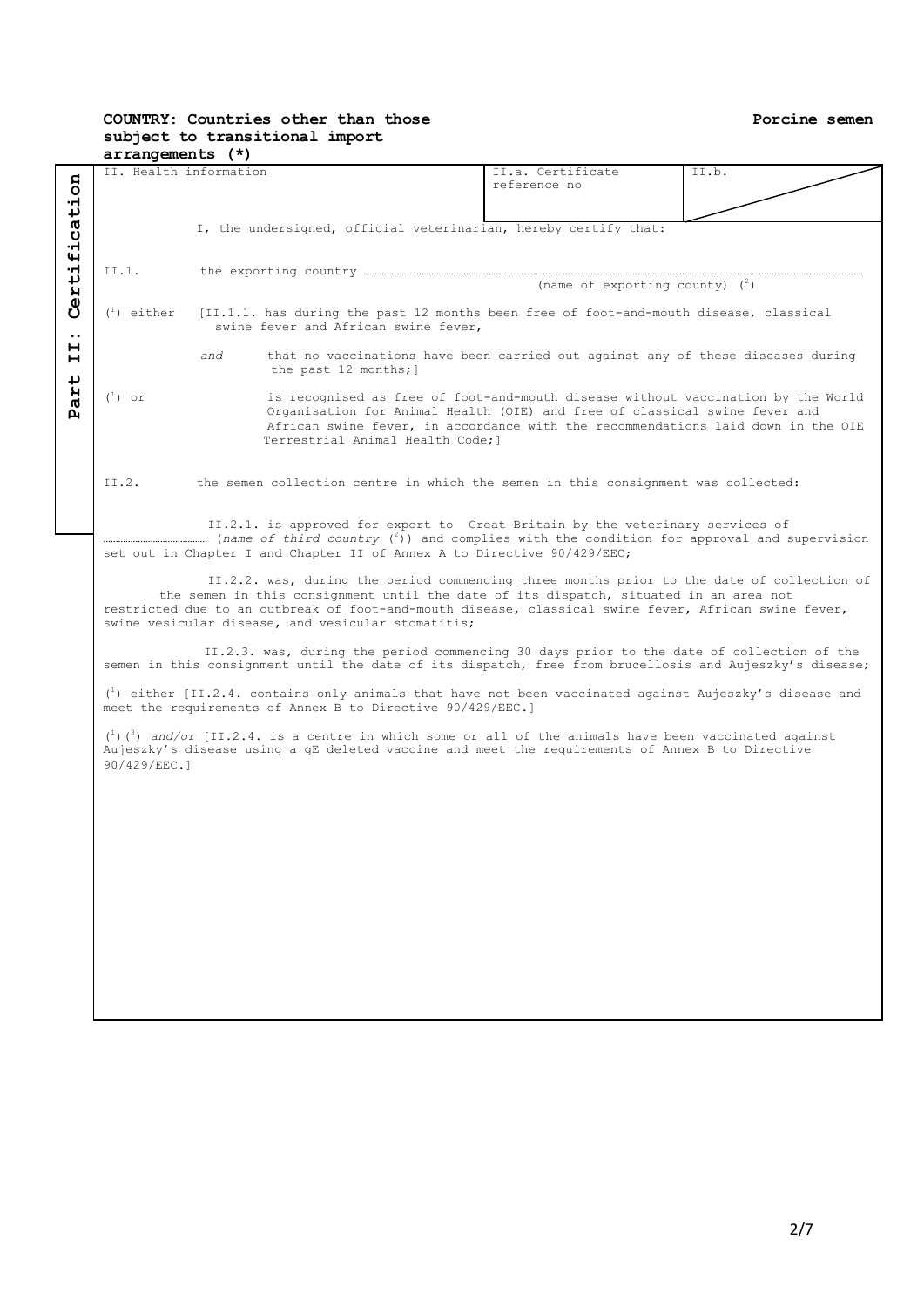#### **COUNTRY: Countries other than those subject to transitional import arrangements (\*)**

|           | II. Health information                                                                                                                                                                                                                                                                                                           | II.a. Certificate<br>reference no                                                                                                                        | II.b |
|-----------|----------------------------------------------------------------------------------------------------------------------------------------------------------------------------------------------------------------------------------------------------------------------------------------------------------------------------------|----------------------------------------------------------------------------------------------------------------------------------------------------------|------|
|           |                                                                                                                                                                                                                                                                                                                                  |                                                                                                                                                          |      |
|           |                                                                                                                                                                                                                                                                                                                                  |                                                                                                                                                          |      |
|           | Conditions for the admission of animals to the semen collection centre                                                                                                                                                                                                                                                           |                                                                                                                                                          |      |
|           | II.3. Prior to be admitted to the semen collection centre, all animals:                                                                                                                                                                                                                                                          |                                                                                                                                                          |      |
|           | II.3.1. were subjected to a period of quarantine of at least 30 days in accommodation<br>specifically approved for the purpose by the competent authority, and where only animals<br>having at least the same health status were present (quarantine accommodation);                                                             |                                                                                                                                                          |      |
|           | II.3.2. prior to entering the quarantine accommodation, were chosen from herds or holdings:                                                                                                                                                                                                                                      |                                                                                                                                                          |      |
|           | II.3.2.1. which were free of brucellosis in accordance with the Chapter on porcine<br>brucellosis of the Terrestrial Animal Health Code of the World Organisation or Animal<br>Health (OIE);                                                                                                                                     |                                                                                                                                                          |      |
|           | II.3.2.2. in which no animal vaccinated against foot-and-mouth disease was present in the<br>preceding 12 months;                                                                                                                                                                                                                |                                                                                                                                                          |      |
|           | II.3.2.3. which were not situated in a restricted area defined under the provisions of<br>stomatitis and Aujeszky's disease;                                                                                                                                                                                                     | the national legislation due to an outbreak of foot-and-mouth disease,<br>classical swine fever, African swine fever, swine vesicular disease, vesicular |      |
|           | II.3.2.4. in which no clinical, serological, virological or pathological evidence of                                                                                                                                                                                                                                             | Aujeszky's disease was deleted in the preceding 12 months;                                                                                               |      |
|           | II.3.3. prior to entering the quarantine accommodation, were not previously kept in any herd of<br>a lower health status than described in II.3.2;                                                                                                                                                                               |                                                                                                                                                          |      |
|           | II.3.4. within 30 days prior to entering the quarantine accommodation referred to in point<br>II.3.1, were subjected to the following tests, performed in accordance with<br>international standards, with negative results;                                                                                                     |                                                                                                                                                          |      |
|           | II.3.4.1. as regards brucellosis, a buffered Brucella antigen test (rose Bengal test),<br>or a CELISA or an iELISA;                                                                                                                                                                                                              |                                                                                                                                                          |      |
|           | II.3.4.2. as regards Aujeszky's disease,                                                                                                                                                                                                                                                                                         |                                                                                                                                                          |      |
|           | $(1)$ either $[II.3.4.2.1.$ in the case of non-vaccinated animals, a serum neutralisation<br>test or an ELISA for detecting antibodies to the whole Aujeszky's<br>disease virus or to its glycoprotein B (ADV-gB) or glycoprotein D (ADV-gD); ]                                                                                  |                                                                                                                                                          |      |
|           | $(2)$ or                                                                                                                                                                                                                                                                                                                         | [II.3.4.2.1. in the case of animals vaccinated with a qE deleted vaccine, an<br>ELISA for detecting antibodies to glycoprotein E (ADV-gE); ]             |      |
|           | $\binom{l}{k}$ either [II.3.5. were admitted to the centre after all of the animals had reacted with negatives<br>result to a buffered brucella antigen test (rose Bengal test), or a CELISA or an<br>iELISA carried out on samples collected during the last 15 days of the period of<br>quarantine specified in point II.3.1;] |                                                                                                                                                          |      |
| $(^1)$ or | [II.3.5. were admitted to the centre after not all of the animals had reacted with negative<br>result to a buffered Brucella antigen test (rose Bengal test), or a CELISA or an iELISA                                                                                                                                           |                                                                                                                                                          |      |

carried out on samples collected during the last 15 days of the period of quarantine specified in point II.3.1 and the suspicion of brucellosis was ruled out in accordance with point I.5 of Chapter I of Annex B to Directive 90/429/EEC;]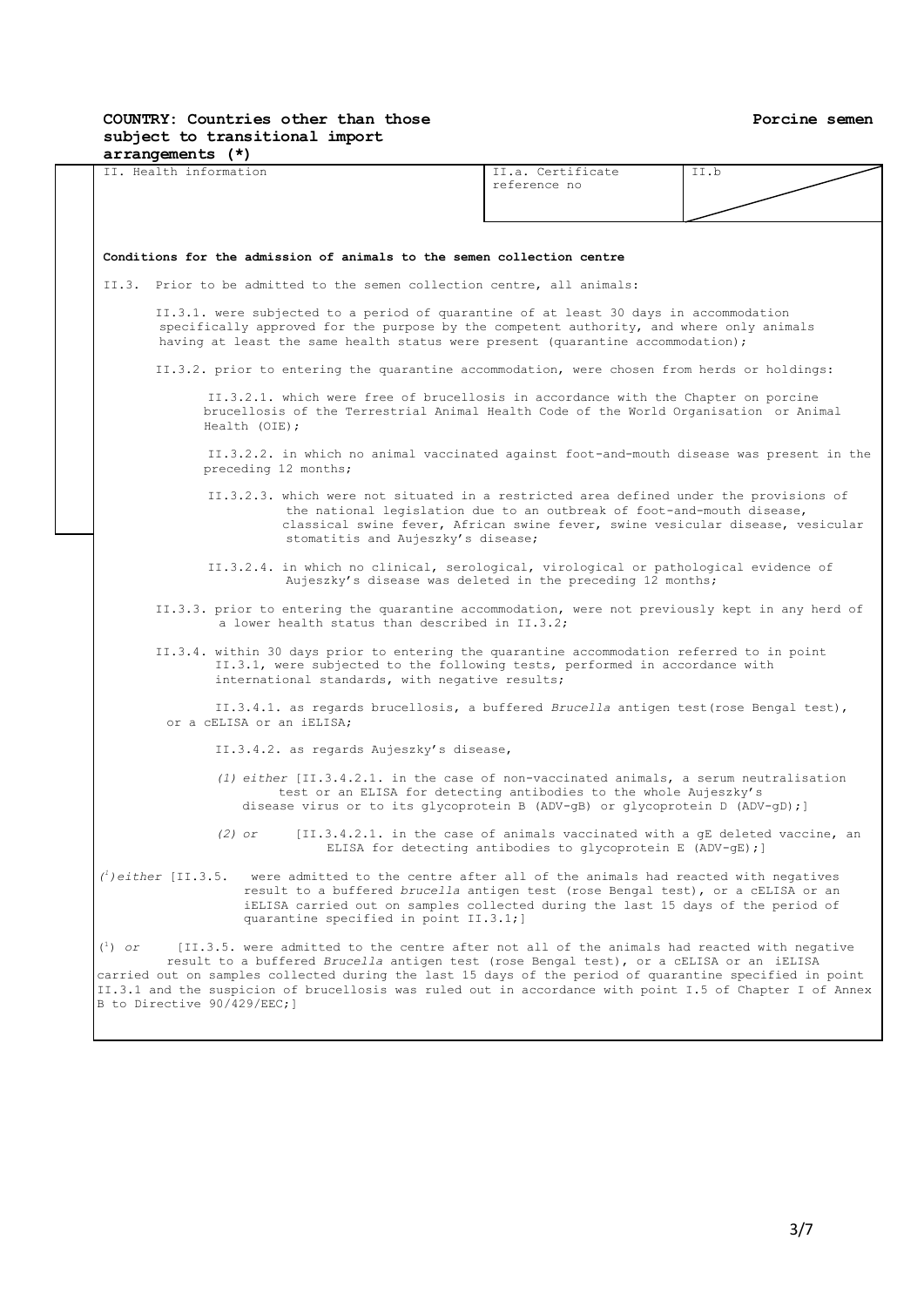#### **Porcine semen**

#### **COUNTRY: Countries other than those subject to transitional import arrangements (\*)**

| II. Health information |                                                              | II.a. Certificate<br>reference no                                                                                                                                                                                                                                                                                                                                      | II.b                                                                                                      |
|------------------------|--------------------------------------------------------------|------------------------------------------------------------------------------------------------------------------------------------------------------------------------------------------------------------------------------------------------------------------------------------------------------------------------------------------------------------------------|-----------------------------------------------------------------------------------------------------------|
|                        |                                                              |                                                                                                                                                                                                                                                                                                                                                                        |                                                                                                           |
|                        |                                                              |                                                                                                                                                                                                                                                                                                                                                                        |                                                                                                           |
|                        |                                                              |                                                                                                                                                                                                                                                                                                                                                                        |                                                                                                           |
|                        |                                                              | II.3.6. were subjected to the following tests for Aujeszky's disease carried out on samples<br>collected during the last 15 days of the period of quarantine specified in point II.3.1:                                                                                                                                                                                |                                                                                                           |
|                        | to its glycoprotein B (ADV-gB) or glycoprotein D (ADV-gD); ] | ELISA for detecting antibodies to the whole Aujeszky's disease virus or                                                                                                                                                                                                                                                                                                | $\binom{1}{1}$ either [II.3.6.1. in the case of non-vaccinated animals, a serum neutralisation test or an |
| $\binom{1}{1}$ or      | for detecting antibodies to glycoprotein E (ADV-gE); ]       | [II.3.6.1. in the case of animals vaccinated with a qE deleted vaccine, an ELISA                                                                                                                                                                                                                                                                                       |                                                                                                           |
|                        | result in each case; 1                                       | $\binom{1}{1}$ either [II.3.6.2. the tests referred to in point II.3.6.1 were carried out with negative                                                                                                                                                                                                                                                                |                                                                                                           |
| $\binom{1}{1}$ or      |                                                              | [II.3.6.2. the animals that proved positive in a test referred to in point II.3.6.1<br>were removed immediately from the quarantine accommodation and the<br>competent authority took all necessary measures to ensure that the<br>remaining animals had a satisfactory health status before being admitted<br>to the collection centre in accordance with point II.3; |                                                                                                           |
| II.3.7.                |                                                              | All tests were carried out in a laboratory approved by the competent authority;                                                                                                                                                                                                                                                                                        |                                                                                                           |
| II.3.8.                | exiting the semen collection centre, are recorded;           | Animals were only admitted to the semen collection centre with the express<br>permission of the centre veterinarian and all animal movements, entering and                                                                                                                                                                                                             |                                                                                                           |
| II.3.9.                |                                                              | No animal admitted to the semen collection centre showed any clinical sign of<br>disease on the day of admission; all animals came directly from the quarantine<br>accommodation which, on the day of consignment and during the period of residency<br>of the animals, officially fulfilled the following conditions:                                                 |                                                                                                           |
|                        |                                                              | II.3.9.1. it was not situated in a restricted area defined under the provisions of<br>national legislation due to an outbreak of foot-and-mouth disease,<br>classical swine fever, African swine fever, swine vesicular disease,<br>vesicular stomatitis and Aujeszky's disease;                                                                                       |                                                                                                           |
|                        | recorded for the past 30 days.                               | II.3.9.2. no clinical, serological, virological or pathological evidence of foot-<br>and-mouth disease, classical swine fever, African swine fever, swine<br>vesicular disease, vesicular stomatitis and Aujeszky's disease had been                                                                                                                                   |                                                                                                           |
|                        |                                                              |                                                                                                                                                                                                                                                                                                                                                                        |                                                                                                           |
|                        |                                                              |                                                                                                                                                                                                                                                                                                                                                                        |                                                                                                           |
|                        |                                                              |                                                                                                                                                                                                                                                                                                                                                                        |                                                                                                           |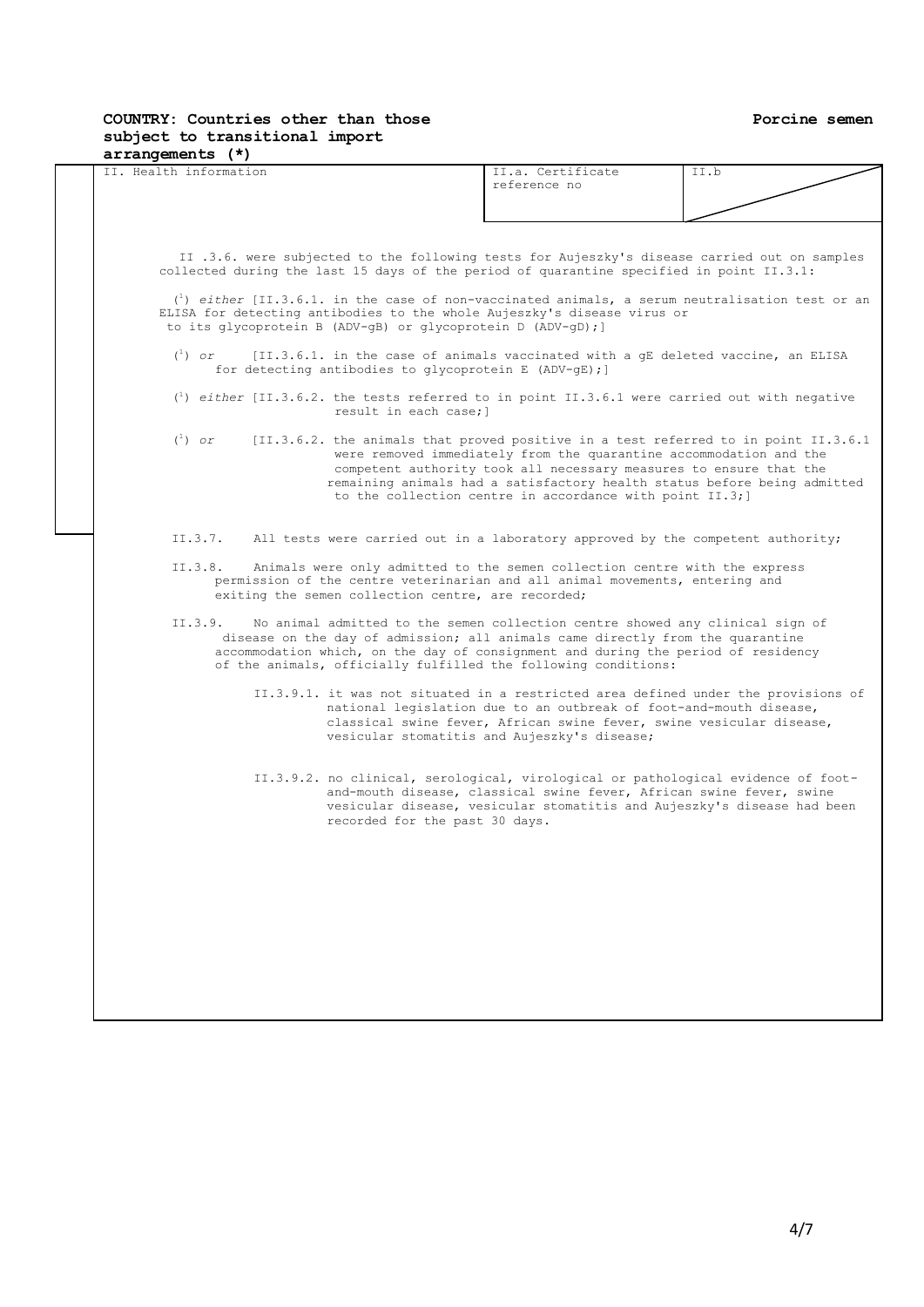#### **Porcine semen**

#### **COUNTRY: Countries other than those subject to transitional import arrangements (\*)**

|                   |                   |                                                                                                                                                                                                                                                                                                          | reference no                                                                                                                                                                                                                                                                                                                                                                                              |  |
|-------------------|-------------------|----------------------------------------------------------------------------------------------------------------------------------------------------------------------------------------------------------------------------------------------------------------------------------------------------------|-----------------------------------------------------------------------------------------------------------------------------------------------------------------------------------------------------------------------------------------------------------------------------------------------------------------------------------------------------------------------------------------------------------|--|
|                   |                   |                                                                                                                                                                                                                                                                                                          |                                                                                                                                                                                                                                                                                                                                                                                                           |  |
|                   |                   | Compulsory routine tests for animals kept at the semen collection centre                                                                                                                                                                                                                                 |                                                                                                                                                                                                                                                                                                                                                                                                           |  |
|                   |                   | II.4. All animals kept at the semen collection centre are subjected to the following routine tests                                                                                                                                                                                                       |                                                                                                                                                                                                                                                                                                                                                                                                           |  |
|                   |                   | carried out in a laboratory approved by the competent authority:                                                                                                                                                                                                                                         |                                                                                                                                                                                                                                                                                                                                                                                                           |  |
|                   | II.4.1.           | CELISA or an iELISA;                                                                                                                                                                                                                                                                                     | as regards brucellosis, a buffered Brucella antigen test (rose Bengal test), or a                                                                                                                                                                                                                                                                                                                         |  |
|                   | II.4.2.           | as regards Aujeszky's disease,                                                                                                                                                                                                                                                                           |                                                                                                                                                                                                                                                                                                                                                                                                           |  |
|                   |                   | $\binom{1}{1}$ either [II.4.2.1. in the case of non-vaccinated animals, a serum neutralisation test or an<br>ELISA for detecting antibodies to the whole Aujeszky's disease virus or to<br>its glycoprotein B (ADV-gB) or glycoprotein D (ADV-gD); ]                                                     |                                                                                                                                                                                                                                                                                                                                                                                                           |  |
|                   | $\binom{1}{1}$ or | detecting antibodies to glycoprotein E (ADV-gE); ]                                                                                                                                                                                                                                                       | [II.4.2.1. in the case of animals vaccinated with a gE deleted vaccine, an ELISA for                                                                                                                                                                                                                                                                                                                      |  |
|                   | II.4.3.           | taken in accordance with point 1.2 of Chapter II of Annex B to Directive 90/429/EEC<br>in order to ensure that all animals in the centre have been tested at least once<br>during their stay at that centre and at least every 12 months from the date of<br>admission, if their stay exceeds 12 months; | The routine tests referred to in points II.4.1 and II.4.2, are carried out on samples                                                                                                                                                                                                                                                                                                                     |  |
|                   |                   |                                                                                                                                                                                                                                                                                                          |                                                                                                                                                                                                                                                                                                                                                                                                           |  |
| $\binom{1}{1}$ or |                   | $\binom{1}{1}$ either [II.4.4. All of the animals have reacted with negative results in the routine tests referred<br>to in points II.4.1 and II.4.2 carried out on samples referred to in point II.4.3.]<br>[II.4.4. Not all of the animals have reacted with negative results in the tests referred to |                                                                                                                                                                                                                                                                                                                                                                                                           |  |
|                   |                   | in points II.4.1 and II.4.2 carried out on samples referred to in point II.4.3:                                                                                                                                                                                                                          |                                                                                                                                                                                                                                                                                                                                                                                                           |  |
|                   |                   | (a) the animals which proved positive were isolated,                                                                                                                                                                                                                                                     |                                                                                                                                                                                                                                                                                                                                                                                                           |  |
|                   |                   |                                                                                                                                                                                                                                                                                                          | (b) the semen collected from each animal at the centre since the date of that<br>animal's last negative test was held in separate storage from semen eligible<br>for export to Great Britain which was collected before the animal's last<br>negative test or after the health status of the centre had been re-established<br>under responsibility of the competent authority of the exporting country.] |  |
|                   |                   |                                                                                                                                                                                                                                                                                                          |                                                                                                                                                                                                                                                                                                                                                                                                           |  |
|                   |                   |                                                                                                                                                                                                                                                                                                          |                                                                                                                                                                                                                                                                                                                                                                                                           |  |
|                   |                   |                                                                                                                                                                                                                                                                                                          |                                                                                                                                                                                                                                                                                                                                                                                                           |  |
|                   |                   |                                                                                                                                                                                                                                                                                                          |                                                                                                                                                                                                                                                                                                                                                                                                           |  |
|                   |                   |                                                                                                                                                                                                                                                                                                          |                                                                                                                                                                                                                                                                                                                                                                                                           |  |
|                   |                   |                                                                                                                                                                                                                                                                                                          |                                                                                                                                                                                                                                                                                                                                                                                                           |  |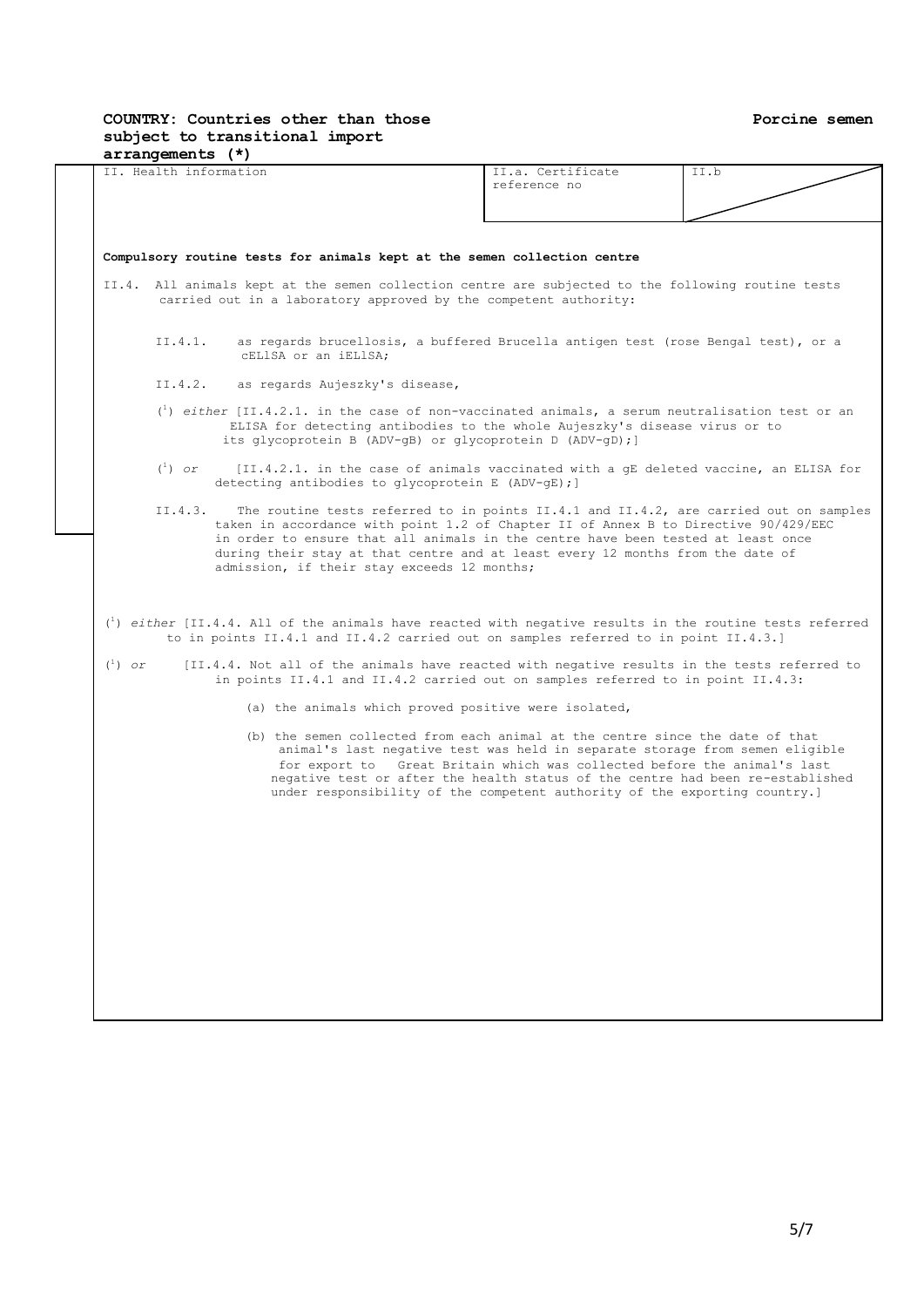### **Porcine semen**

# **COUNTRY: Countries other than those subject to transitional import**

| $arrangements$ $(*)$<br>II. Health information                                                                                                                                                                                                                                                                                                     | II.a. Certificate | TT.b |
|----------------------------------------------------------------------------------------------------------------------------------------------------------------------------------------------------------------------------------------------------------------------------------------------------------------------------------------------------|-------------------|------|
|                                                                                                                                                                                                                                                                                                                                                    | reference no      |      |
|                                                                                                                                                                                                                                                                                                                                                    |                   |      |
| Conditions for semen collected at a semen collection centre and intended for export to Great Britain                                                                                                                                                                                                                                               |                   |      |
| II.5. The semen in this consignment was obtained from animals which:                                                                                                                                                                                                                                                                               |                   |      |
| minimum period of three months immediately prior to collection;                                                                                                                                                                                                                                                                                    |                   |      |
| II.5.2. showed no clinical signs of disease on the day the semen was collected;                                                                                                                                                                                                                                                                    |                   |      |
| II.5.3. had not been vaccinated against foot-and-mouth disease;                                                                                                                                                                                                                                                                                    |                   |      |
| II.5.4. satisfy the requirements referred to in point II.3;                                                                                                                                                                                                                                                                                        |                   |      |
| II.5.5. have not been allowed to serve naturally;                                                                                                                                                                                                                                                                                                  |                   |      |
| II.5.6. were kept in semen collection centres which were not situated in a restricted area<br>designated under the provisions of the national legislation relating to foot-and-mouth<br>disease, classical swine fever, African swine fever, swine vesicular disease<br>vesicular stomatitis and AujeszkVs disease;                                |                   |      |
| II.5.7. were kept in semen collection centres in which no clinical, serological, virological or<br>pathological evidence of foot-and-mouth disease, classical swine fever, African swine<br>fever, swine vesicular disease, vesicular stomatitis and Aujeszky's disease has been<br>detected in the 30-day period immediately prior to collection. |                   |      |
| II.6. An effective combination of antibiotics, in particular against leptospires, was added to the<br>semen in this consignment after final dilution or to the diluent. In the case of frozen semen,<br>antibiotics were added before the semen was frozen.                                                                                        |                   |      |
| II.6.1. The combination of antibiotics referred to in point II.6. produced an effect at least<br>equivalent to the following concentration in the final diluted semen:                                                                                                                                                                             |                   |      |
| (a) not less than 500 µ streptomycin per ml final dilution,                                                                                                                                                                                                                                                                                        |                   |      |
| (b) not less than 500 IU penicillin per ml final dilution,                                                                                                                                                                                                                                                                                         |                   |      |
| (c) not less than 150 µ lincomycin per ml final dilution,                                                                                                                                                                                                                                                                                          |                   |      |
| (d) not less than 300 µ spectinomycin per ml final dilution;                                                                                                                                                                                                                                                                                       |                   |      |
| II.6.2. Immediately after the addition of the antibiotics the diluted semen was kept at a<br>temperature of at least 15°C for a period of not less than 45 minutes.                                                                                                                                                                                |                   |      |
| II.7. The semen in this consignment:                                                                                                                                                                                                                                                                                                               |                   |      |
| II.7.1. has been stored as laid down in point $2(d)$ of Chapter I and point $6(a)$ , (b), (e) and (f)<br>of Chapter II of Annex A to Directive 90/429/EEC prior to dispatch;                                                                                                                                                                       |                   |      |
| II 7 2 is being transported to the country of destination in flasks which were cleaned and                                                                                                                                                                                                                                                         |                   |      |

 II.7.2 is being transported to the country of destination in flasks which were cleaned and disinfected or sterilised before use and which have been sealed prior to dispatch from the approved storage facilities.